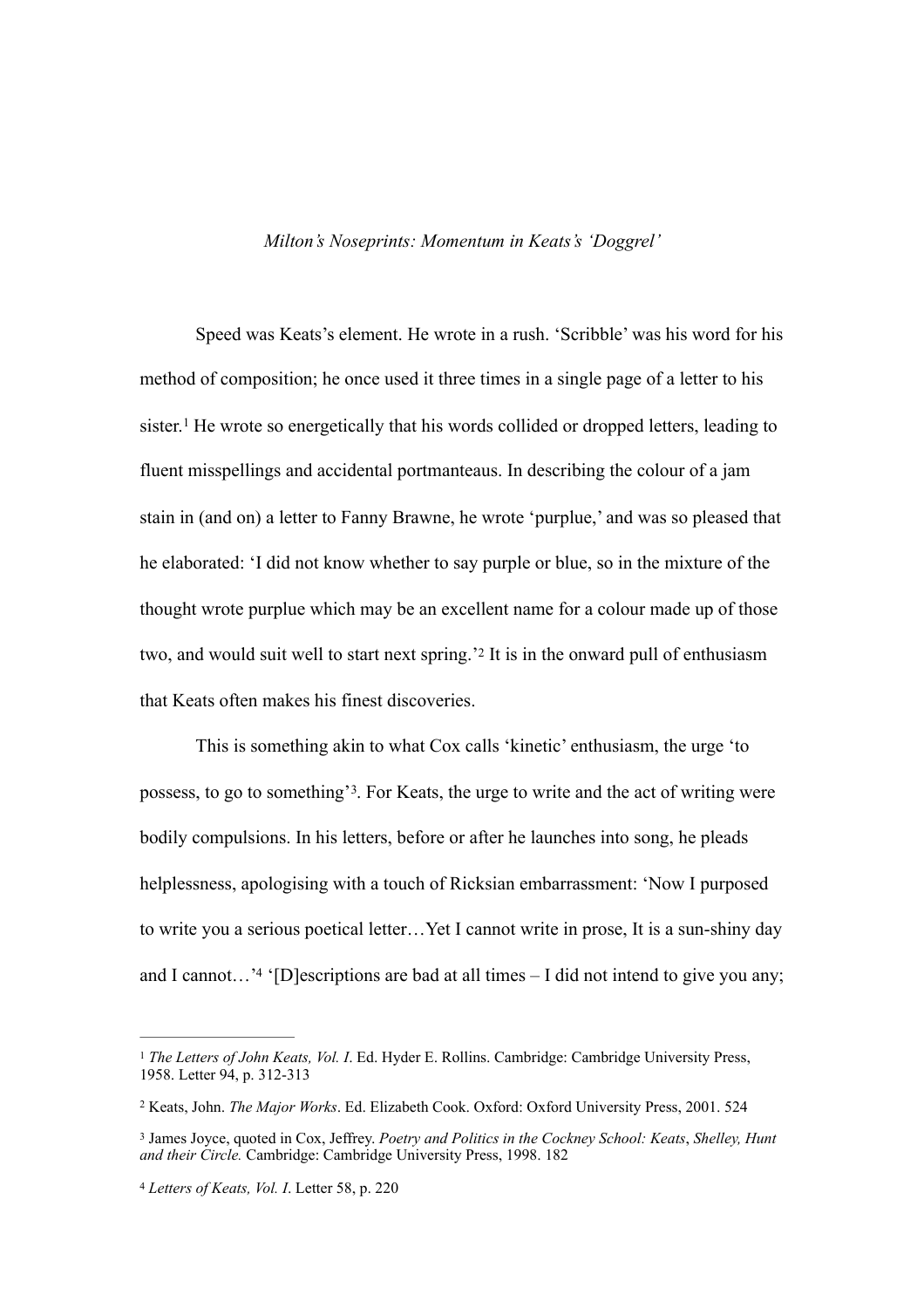<span id="page-1-8"></span><span id="page-1-7"></span><span id="page-1-6"></span>but how can I help it?['](#page-1-0)<sup>5</sup>'My dear Fanny I am ashamed of writing you such stuff...'<sup>6</sup> 'I am sorry I am so indolent as to write such stuff as this – it cant be help'd  $-$ '[7](#page-1-2) Helpless before his delight in language, he surrenders with little resistance – indeed, he flings himself into helplessness with glee.

<span id="page-1-10"></span><span id="page-1-9"></span>Nowhere is this speed and physicality more strongly felt than in Keats's doggrel poems, the verse composed extempore in letters to family and friends. I use the term 'doggrel' advisedly; it is Keats's own. 'Here's some doggrel for you - Perhaps you would like a bit of B—hrell', Keats nonchalantly prefaced a poem in a letterto Haydon.<sup>[8](#page-1-3)</sup> Haydon replied, 'My dear Keats/Your bi—ell as you call it, is beautiful  $&$  I take it as a great friendly kindness to remember me in that way – as often as you feel inclined to give vent remember I am always ready with pleasure to receive the result –'[9](#page-1-4) It was encouragement such as this that allowed the doggrel to embody Keats's enthusiasm. Keats's letters were 'above all…a space in which he was sure of his audience's interest and support, a space entirely free of the intense anxieties and aggression induced by the expectations of his reading publics', Barnard observes.[10](#page-1-5) Keats revelled in the safely communal experience of letter-writing, and it was an essential part of his poetic character. Writing to his brothers from Scotland, he proclaimed: 'I shall learn poetry here, and shall henceforth write more than ever, for the abstract endeavor of being able to add a mite to that mass of beauty which is

<span id="page-1-11"></span><span id="page-1-0"></span>[<sup>5</sup>](#page-1-6) *Letters of Keats, Vol. I*. Letter 91, p. 301

<span id="page-1-1"></span>*Letters of Keats, Vol. I.* Letter 94, p. 315 [6](#page-1-7)

<span id="page-1-2"></span>[<sup>7</sup>](#page-1-8) *Letters of Keats, Vol. I.* Letter 100, p. 351

<span id="page-1-3"></span>*Letters of John Keats, Vol. I*. Letter 70, p. 250 [8](#page-1-9)

<span id="page-1-4"></span>[<sup>9</sup>](#page-1-10) *Letters of John Keats, Vol. I*. Letter 73, p. 257

<span id="page-1-5"></span><sup>&</sup>lt;sup>[10](#page-1-11)</sup> Barnard, John. 'Keats's letters.' In *The Cambridge Companion to Keats*, ed. Susan Wolfson. Cambridge: Cambridge University Press, 2001. 122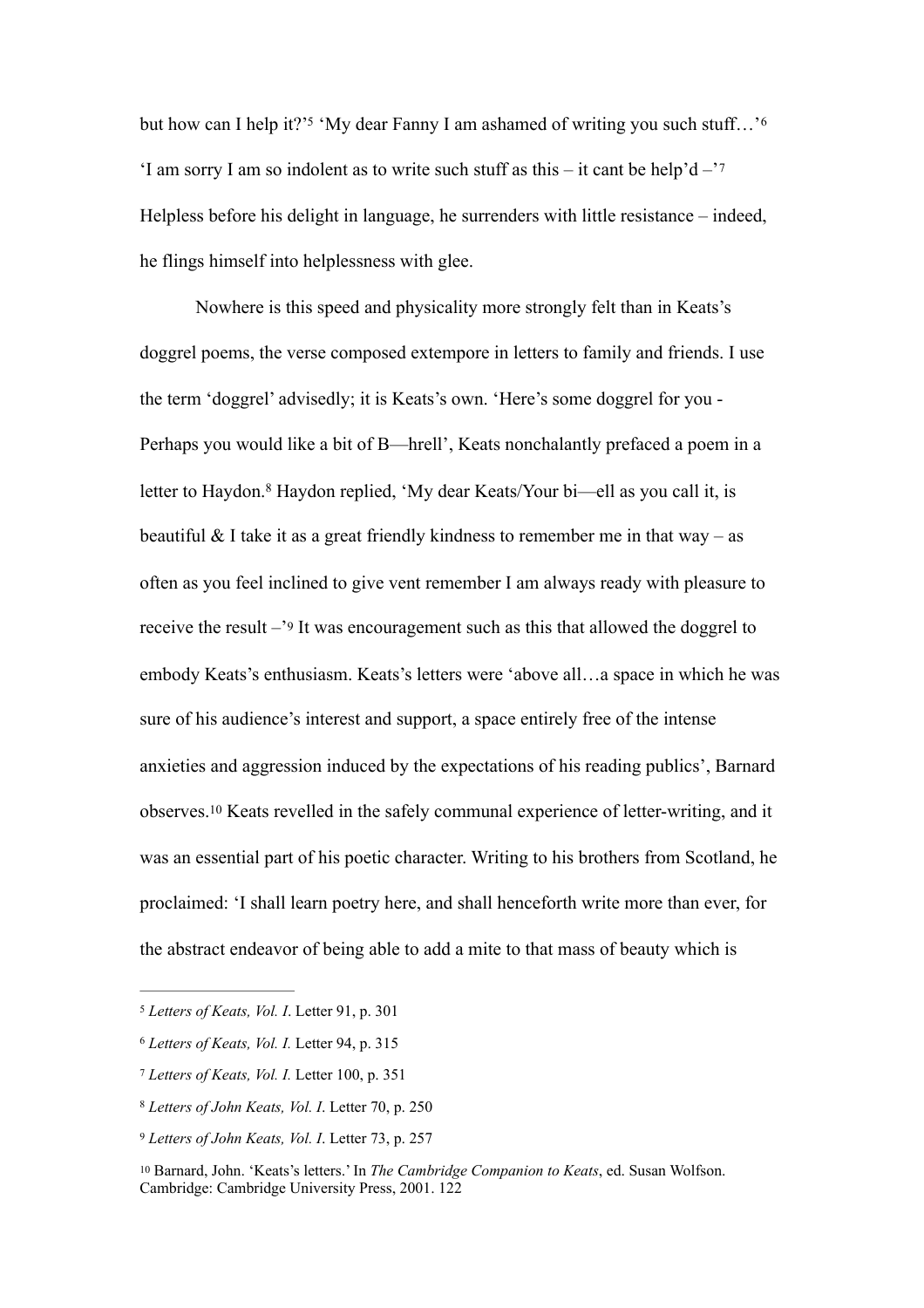<span id="page-2-2"></span>harvested from these grand materials...and put into ethereal existence for the relish of one's fellows'.[11](#page-2-0) In Keats's circle of friends, language was the foundation of community: 'I have had a great deal of pleasant time with Rice lately, and am getting initiated into a little Cant – they call dr[i]nking deep dying scarlet, and when you breathe in your wartering they bid you cry hem and play it off – they call good Wine a pretty tipple, and call getting a Child knocking out an apple, stopping at a Tave[r]n they call hanging out – Where do you sup? is where do you hang out? $12$ 

<span id="page-2-3"></span> Keats's doggrel unites these ideas of communal experience, unselfconsciousness, and linguistic relish. It is therefore in the doggrel that we can best understand Keats's poetics of momentum. By momentum I mean a kinetic enthusiasm that pervades both the structure and the themes of the doggrel – in the formal mimicry of physical motion, the evocation of movement and journeying as a metaphor, and the speed and spontaneity inherent in poems that were composed in letters. Propulsion, both literal and metaphorical, is the doggrel's driving theme.

In a short essay, it is impossible to give all of Keats's doggrel the attention that it deserves. I will therefore work from a cluster of letters written in the spring and summer of 1818: 'Where be ye going you devon Maid' from the letter to Haydon of March 1<sup>st</sup>, 'Over the hill and over the dale' from the letter to Rice of March 24<sup>th</sup>, and 'There was a naughty boy' from the letter to his sister Fanny of July 3rd. These letters occur in the lead-up to the most miraculous period of Keats's poetic career, what Gittings calls his 'living year'; not coincidentally, I would argue, they are particularly rich in doggrel. The freedom of Keats's experimentation with form and his solidifying

<span id="page-2-0"></span>[<sup>11</sup>](#page-2-2) *Letters of Keats, Vol. I*. Letter 91, p. 301

<span id="page-2-1"></span>[<sup>12</sup>](#page-2-3) *Letters of Keats, Vol. I*. Letter 48, p. 197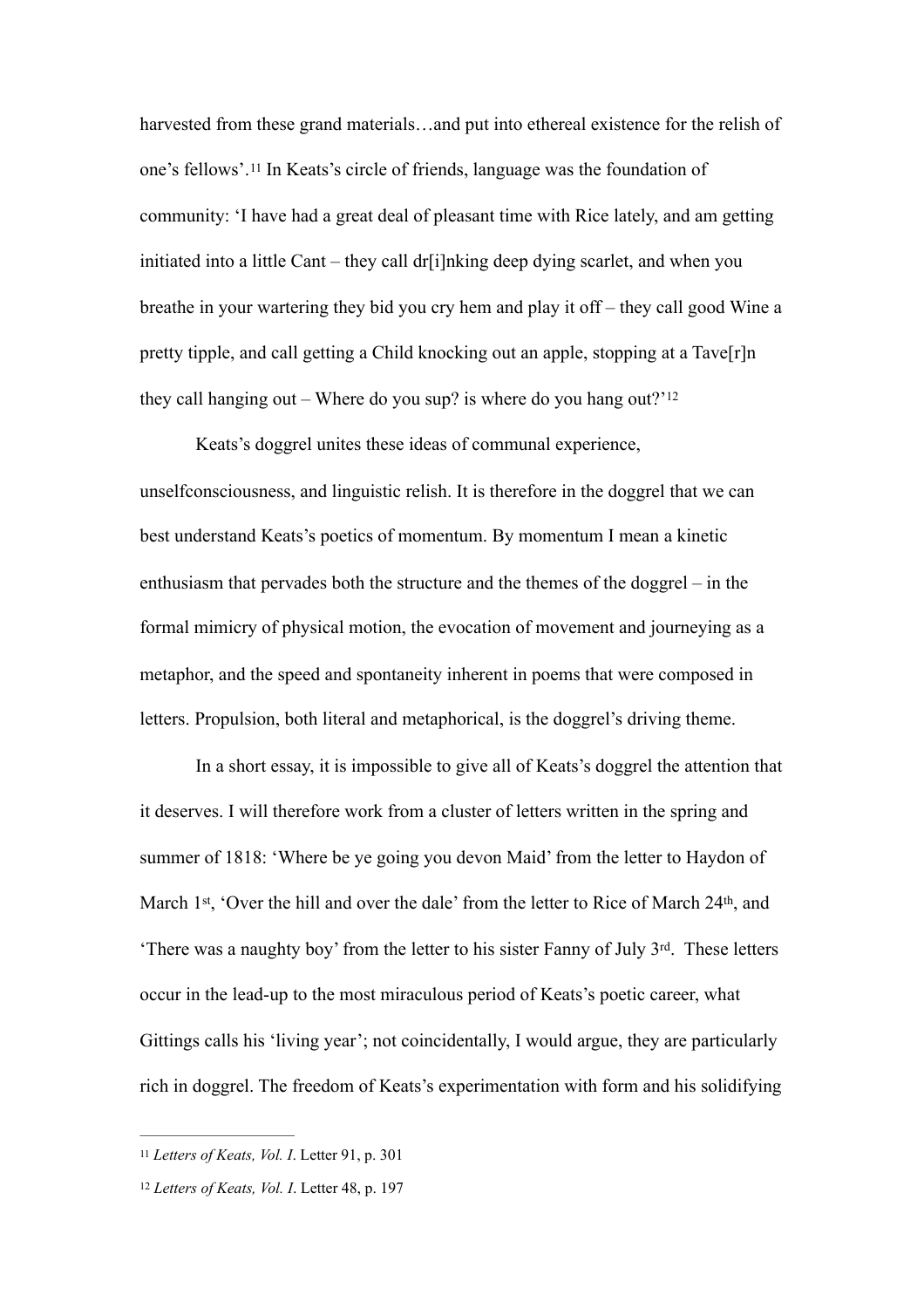relationship with his circle of friends in these months produce another facet of this concept of momentum, an ever-quickening progress towards a singular achievement.

<span id="page-3-3"></span> Keats's letter to Haydon is the first place in which Keats uses the term 'doggrel' to describe his own poetry. Both of the poems enclosed in this letter, 'For there's Bishop's Teign' and 'Where be ye going you Devon maid', deal in classically Keatsian sensory relish, full of 'cream/All spread upon barley bread – '[13](#page-3-0) But most notable for our purposes is the insight that 'Where be ye going you Devon maid' gives us into how Keats heard his own light verse.

Keats almost certainly had Chatterton in mind in the days when he was writing these poems. In her edition of the *Complete Poems*, Allott compares the opening stanza of 'Where be ye going you Devon maid' with a stanza from Chatterton's *Aella*. The similarities are self-evident:

> [Chatterton] Mie husbande, Lord Thomas, a forrester boulde, As ever clove pynne, or the baskette, Does no cherysauncys from Elynour houlde, I have ytte as soon as I aske ytte…[14](#page-3-1)

<span id="page-3-5"></span><span id="page-3-4"></span>[Keats] Where be ye going you Devon maid And what have ye there i' the basket? Ye tight little fairy – just fresh from the dairy Will ye give me some cream if I ask it  $-15$  $-15$ 

In 1849, Keats's friend Benjamin Bailey, corresponding with the biographer Richard Milnes, recalled the way that Keats read Chatterton out loud: he would 'recite, or

<span id="page-3-0"></span>[<sup>13</sup>](#page-3-3) *Major Works*. 179

<span id="page-3-1"></span>[<sup>14</sup>](#page-3-4) Quoted in *The Poems of John Keats*, ed. Miriam Allott. London: Longman, 1970. 318

<span id="page-3-2"></span><sup>&</sup>lt;sup>[15](#page-3-5)</sup> *Major Works* 181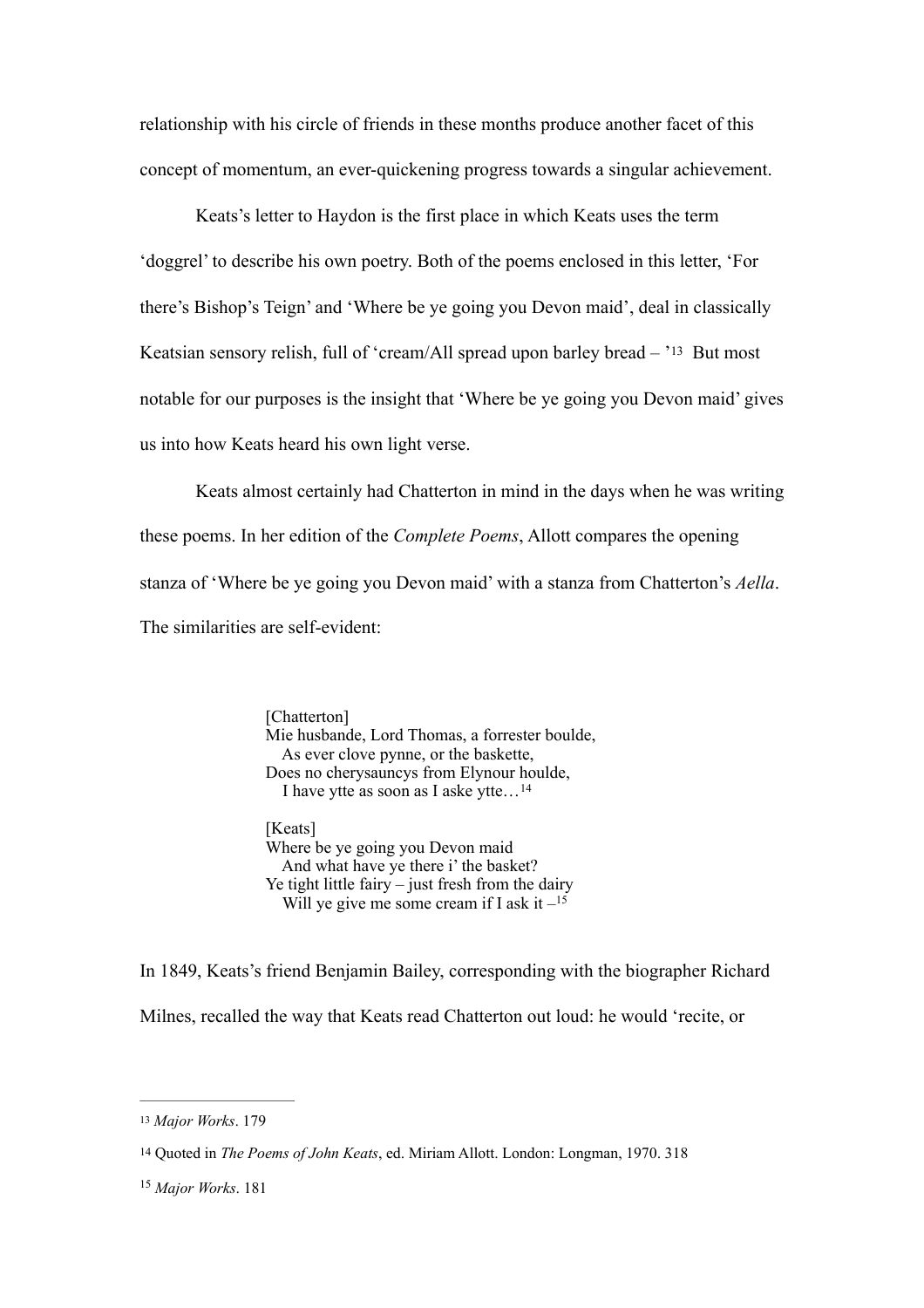*chant*in his peculiar manner.<sup>'[16](#page-4-0)</sup> It is not unlikely that Keats heard 'Devon maid' in a

chant, the same way that he heard Chatterton.

<span id="page-4-3"></span>It is hard to imagine the poem in Keats's letter to Rice being read any other

way.

Over the hill and over the dale And over the bourn to Dawlish – Where Gingerbread Wives have a scanty sale And gingerbred nuts are smallish –

Rantipole Betty she ran down a hill And kick'd up her petticoats fairly Says I I'll be Jack if you will be Gill So she sat on the Grass debonnairly  $-$ 

Here's somebody coming, here's somebody coming! Says I 'tis the wind at a parley So without any fuss any hawing or humming She lay on the grass debonnairly –

Here's somebody here and here's somebody *there*! Says I hold your tongue you young Gipsey So she held her tongue and lay plump and fair And dead as a venus tipsy –

<span id="page-4-4"></span>O who wouldn't hie to Dawlish fair O who wouldn't stop in a Meadow O who would not rumple the daisies there And make the wild fern for a bed do  $-17$ 

The poem's punctuation (or lack thereof) demands a driving, chanting rhythm. This is not the result of mere grammatical carelessness. Keats, unlike some writers of the period, was undoubtedly concerned with punctuation; not long after his letter to Rice, he sent his publishers a long list of errata for *Endymion*, including many grammatical corrections[.18](#page-4-2) Yet the only punctuation marks to be found in 'Over the hill and over

<span id="page-4-5"></span><span id="page-4-0"></span><sup>&</sup>lt;sup>[16](#page-4-3)</sup> The Keats Circle, Vol. II. Ed. Hyder E. Rollins. Massachusetts: Harvard University Press, 1965. 276

<span id="page-4-1"></span><sup>&</sup>lt;sup>[17](#page-4-4)</sup> Major Works. (N.B.: I choose to refer to a text of this poem that is separate from the Rollins copy of the letter for the sake of clarity and to avoid transcribing a few of Keats's more common slips of the pen, i.e. dropped r's. Cook's edition is the best I have been able to find when it comes to preserving Keats's original punctuation and spelling within reason.) 181

<span id="page-4-2"></span>[<sup>18</sup>](#page-4-5) *Letters of John Keats, Vol. I*. Letter 78, p. 272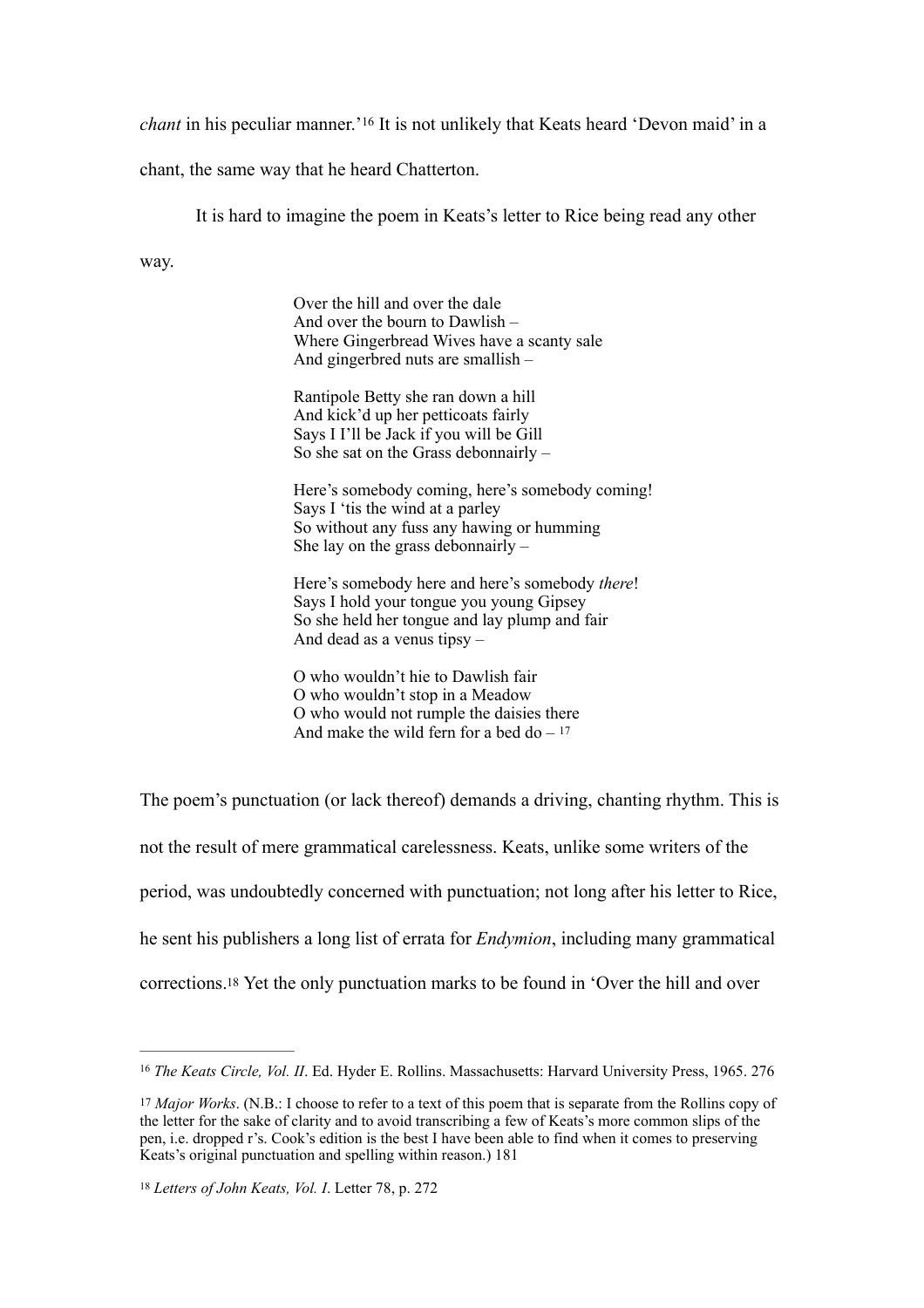the dale' are hyphens, exclamation points, and the occasional apostrophe. Particularly in the case of the missing inverted commas, it is clear that Keats here shunned any punctuation that would suggest a pause. He punctuates only to truncate, to emphasise, or to spur.

The reasons for this become clear in the context of the letter in which the poem was enclosed. Keats begins:

<span id="page-5-4"></span>Being in the midst of your favourite Devon, I should not by rights, pen one word but it should contain a vast portion of Wit, Wisdom and learning – for I have heard that Milton ere he wrote his Answer to Salmasius came into these parts, and for on whole Month, rolled himself, for three whole hours in a certain meadow hard by us – where the mark of his nose at equidistances is still shown.[19](#page-5-0)

Taken together, the poem and the letter form the irresistible impression of a specific

sort of momentum: a roll down a hill. The 'Scholars rotary motion' finds metrical

expressionin the doggrel as it follows in his equidistant noseprints.<sup>[20](#page-5-1)</sup> The reference to

Jack and Gill brings 'tumbling' to mind – and while the word itself is never used in

the poem, the motion is certainly evoked.

<span id="page-5-5"></span>Jack and Gill leave their mark on the metre, that four-beat pulse found in

children'ssongs worldwide.<sup>[21](#page-5-2)</sup> But the most Keatsian aspect of this sly nursery-rhyme

metre is its inconsistency. After three stanzas of rattling speed, the metre fractures,

and with it the poem's euphemistic coyness:

<span id="page-5-7"></span><span id="page-5-6"></span>Here's somebody here and here's somebody *there!*  Says I hold your tongue you young Gipsey. So she held her tongue and lay plump and fair And dead as a venus tipsy  $-22$  $-22$ 

<span id="page-5-0"></span>[<sup>19</sup>](#page-5-4) *Letters of John Keats, Vol. I*. Letter 72, p. 254

<span id="page-5-1"></span>[<sup>20</sup>](#page-5-5) *Letters of John Keats, Vol. I*. Letter 72, p. 254

<span id="page-5-2"></span>Burling, Robbins. 'The Metrics of Children's Verse: A Cross-Linguistic Study.' *American* [21](#page-5-6) *Anthropologist*, Vol. 68, No. 6, 1966. 1419-1420

<span id="page-5-3"></span><sup>&</sup>lt;sup>[22](#page-5-7)</sup> Major Works, 182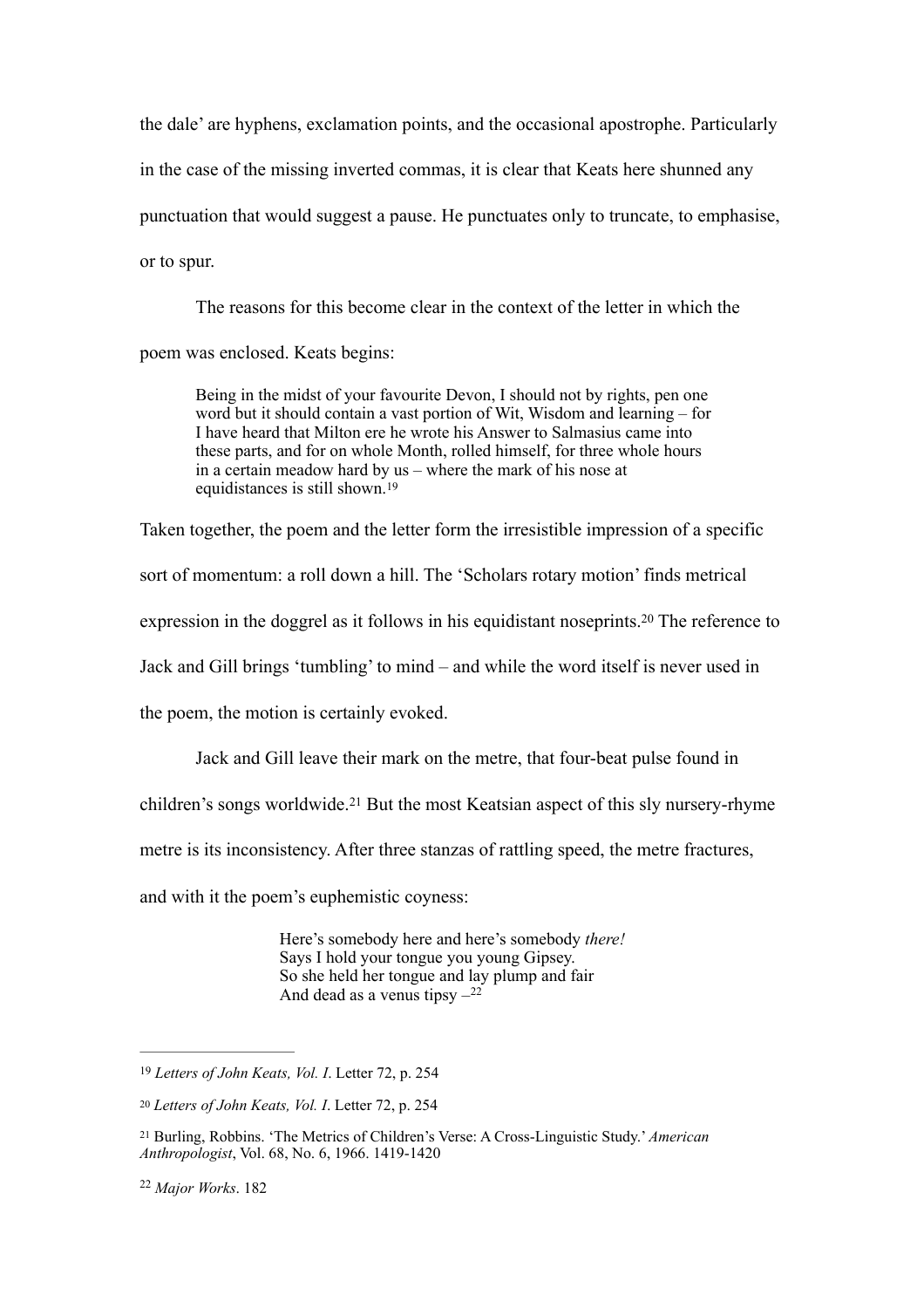'And dead as a venus tipsy' disrupts, insisting on drawn-out vowels where before there were choppy syllables. On a first reading, it is difficult not to stumble over the words in the compulsion to read them at the same pace as the previous lines and place an accent on the second syllable of 'tipsy.' The tone of the poem trips the reader up, as well. Far from the 'debonnair' coyness of the earlier lines, we are brought up short: Rantipole Betty is, if not a drunken prostitute, as like one as she could be. Metrically and thematically, Keats comes to rest with a bump.

The next notable piece of doggrel appears in a letter from Keats's walking tour of Scotland. It was a revolutionary moment in his poetic career. As Rodriguez notes, 'Keats wrote a relatively greater number of poems for inclusion in his letters during the walking tour than at any other period in his letter-writing days…[M]any individual lines from these poems and many words from these letters constitute the greater clutter of things Keats was to select from and articulate almost immediately upon returning to Hampstead.['23](#page-6-0) The most noteworthy of the wealth of Scottish doggrel poem, both formally and thematically, is 'There was a naughty boy.' The poem is often anthologised under the title, 'A song about myself', for this is how Keats prefaced it. Written for his beloved sister, it is the most personal piece of doggrel that he composed, and a perfect representation of his momentum.

<span id="page-6-1"></span>Metrically, 'There was a naughty boy' works in an opposite direction to 'Over the hill and over the dale', developing from irregularity to precision. The structure of the poem is percussive; after introductory quatrains, the lines are short and choppy, usually only two or three words long. Nowhere else is the truth of Elizabeth Cook's

<span id="page-6-0"></span>[<sup>23</sup>](#page-6-1) Rodriguez. *Book of the Heart*. 137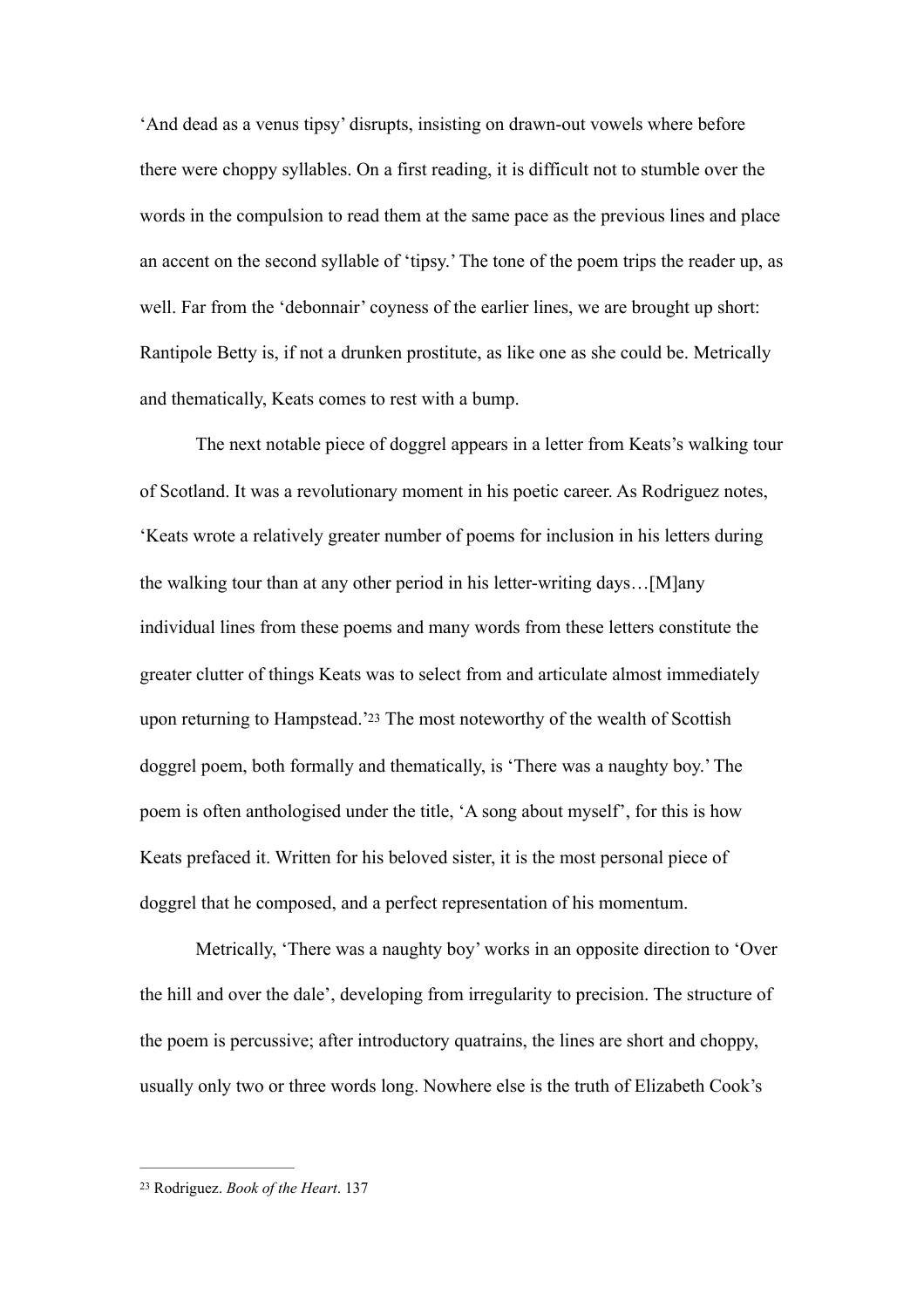observation on Keats's way of taking 'steps with metrical feet' more evident.<sup>[24](#page-7-0)</sup> On a walking tour, Keats writes in the clipped rhythm of footsteps. In doing so, he develops a pattern of 'establishment, departure, return with a difference' that he was even then following in his life and poetry[.25](#page-7-1)

He starts out wandering. The metre of its first stanza is so unpredictable that it is almost not a metre at all, and proves nearly impossible to read aloud without stumbling or putting emphases in strange places. Lines like

> <span id="page-7-6"></span><span id="page-7-5"></span><span id="page-7-4"></span>A hair brush Comb ditto New Stockings For old ones Would split O! This knapsack Tight at 's back He revetted close And followe'd his Nose To the North To the North And follow'd his nose To the North  $-26$

<span id="page-7-7"></span>defy any imposition of order. The next stanza regularises somewhat; here we see Keats beginning to play a characteristic game with the sounds of his words. Christopher Ricks, referring to Keats's allusions to Shakespeare, describes a 'diffusion of atmosphere', a subtle web of reference that creates a sense of restructured familiarity, a gracefully distorted echo.[27](#page-7-3) A similar claim can be made for the effect of Keats's use of assonance. Keats's friend Bailey recorded Keats's 'principal of melody in verse': 'Keats's theory was that the vowels should be…

<span id="page-7-0"></span>*Major Works*. Introduction, xxvii [24](#page-7-4)

<span id="page-7-1"></span>[<sup>25</sup>](#page-7-5) Minahan, John. *Word Like a Bell: John Keats, Music and the Romantic Poet*. Ohio: Kent State University Press, 1992. 103

<span id="page-7-2"></span>[<sup>26</sup>](#page-7-6) *Major Works*. 204

<span id="page-7-3"></span>[<sup>27</sup>](#page-7-7) Ricks, Christopher. 'Keats.' *Allusion to the Poets*. Oxford: Oxford University Press, 2002. 166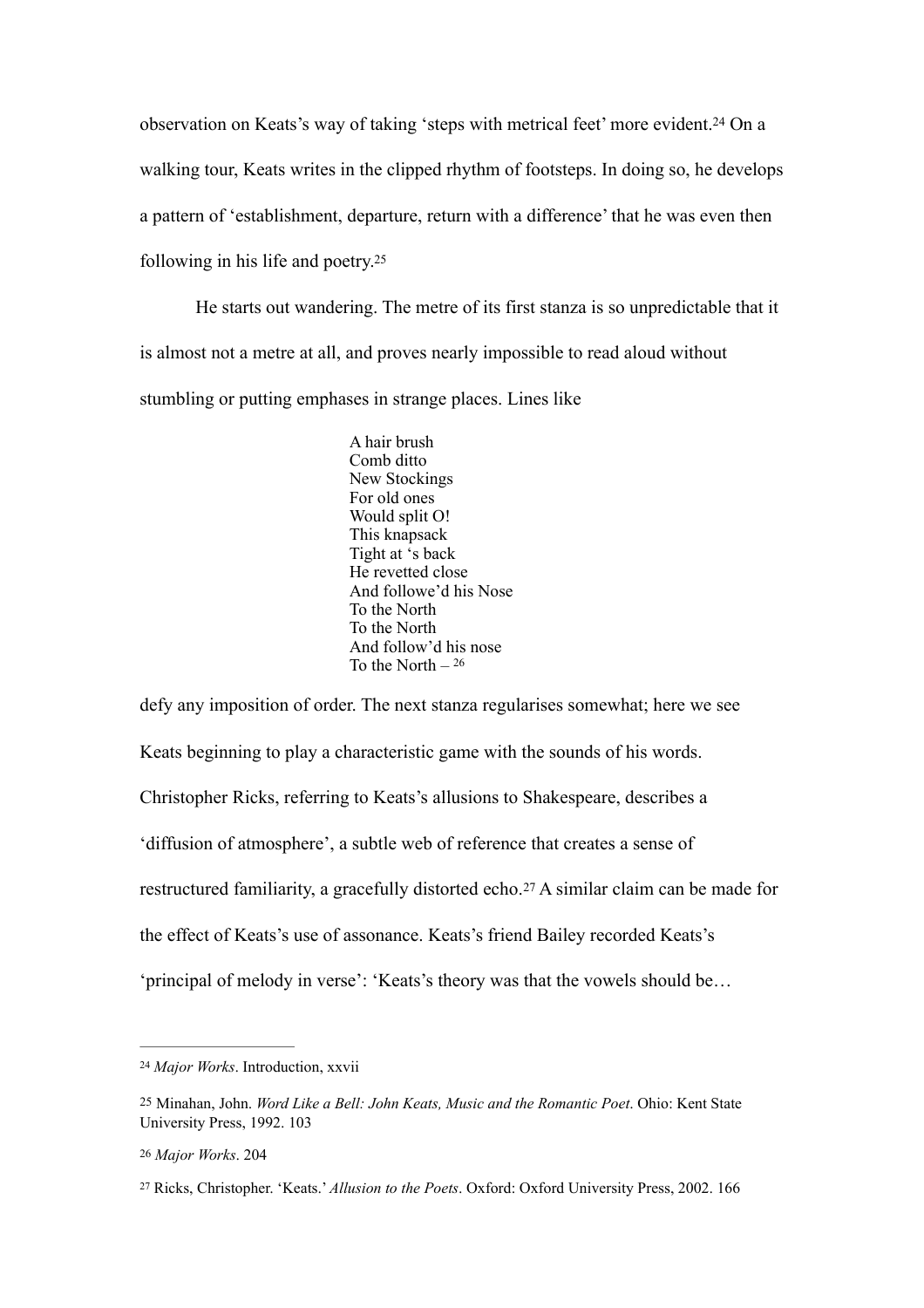interchanged like differing notes in music, to prevent monotony.<sup>2[28](#page-8-0)</sup> These patternings,

these echoes, draw the reader on irresistibly.

The lines

<span id="page-8-3"></span>And wrote In his coat When the weather Was cool Fear of gout And without When the weather Was warm – Och the charm When we choose To follow ones nose To the north To the north To follow one's nose to the north![29](#page-8-1)

demonstrate a very Keatsian revision along the lines of these 'principles of melody'.

Keats's original lines, which he altered in the letter, were:

<span id="page-8-5"></span><span id="page-8-4"></span>And wrote In his coat When the weather Was warm Fear of gout And without When the weather Was cool  $-30$  $-30$ 

By exchanging the position of 'warm' and 'cool', he created the pleasantly disrupted echo of coat/cool, preserved and extended the alliteration that drew him to the original wrote/when/weather/was/warm sequence, and gave himself the opportunity for one of his interchanging, similar-yet-different vowel echoes in warm/charm, which resolves in the evolution of warm/charm/choose/nose, a pattern moving from quasi-assonance

<span id="page-8-0"></span>Quoted in Bate, W.J. 'Evolution Toward Qualities of Permanent Value.' *English Romantic Poets:* [28](#page-8-3) *Modern Essays in Criticism*. Ed. M.H. Abrams. Oxford: Oxford University Press, 1975

<span id="page-8-1"></span>[<sup>29</sup>](#page-8-4) *Major Works*. 205

<span id="page-8-2"></span><sup>&</sup>lt;sup>[30](#page-8-5)</sup> Letters of John Keats, *Vol. I*. Letter 94, p. 313-314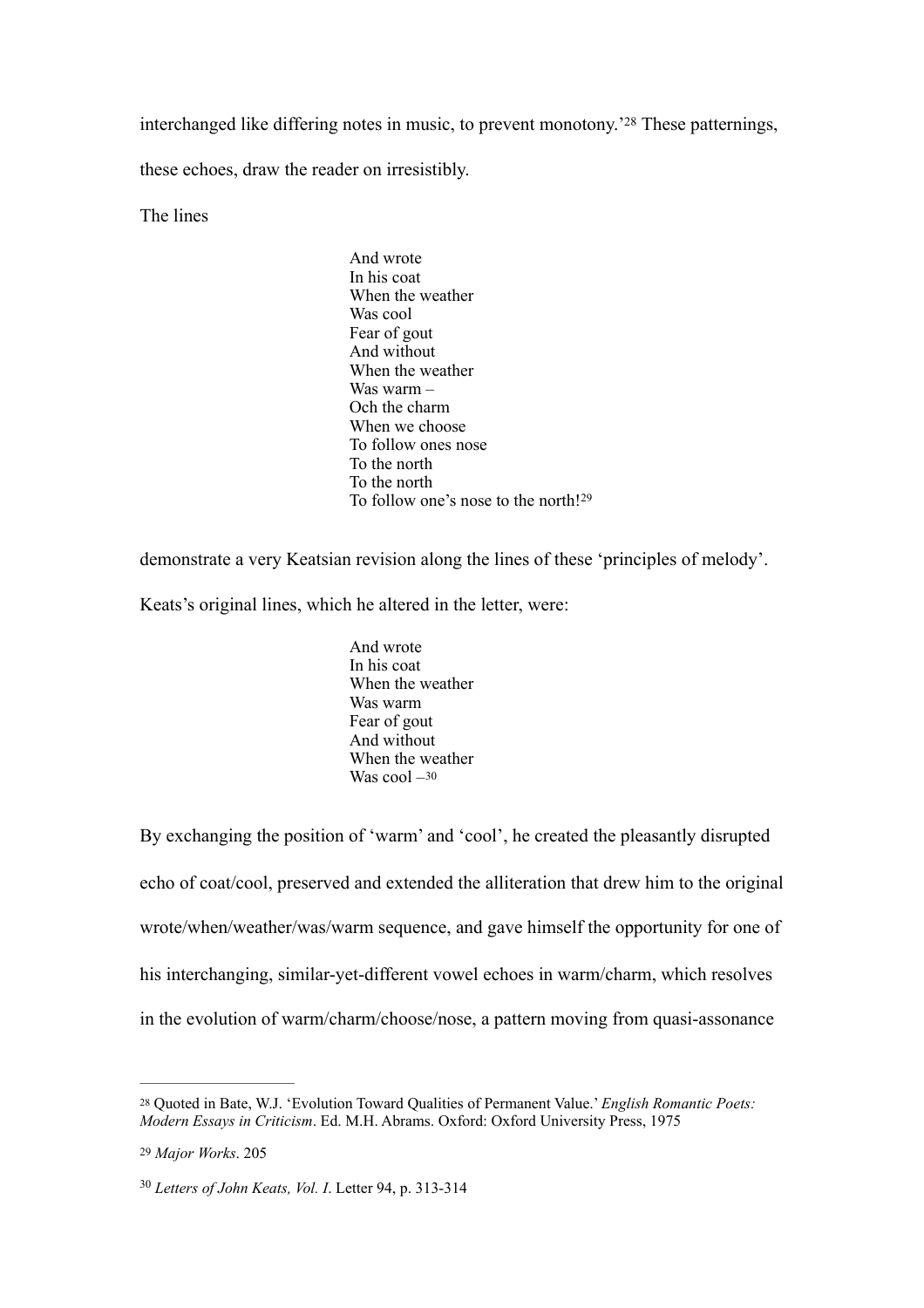to alliteration to quasi-assonance. This woven pattern of sound draws the reader irresistibly on, creating a simultaneous cohesiveness, what Eagleton calls a 'unity of identity and difference', and forward motion, one sound sliding into another.<sup>31</sup>

In the next stanza, however, Keats's experimentation with rhymes and assonance leads him back to wandering. He is so pleased with the interwoven echoes in 'Of Fish a pretty kettle' that he turns them over a few times:

> <span id="page-9-4"></span><span id="page-9-3"></span>Of Fish a pretty kettle A kettle – A kettle Of Fish a pretty kettle A kettle[!32](#page-9-1)

But then Keats comes to the final stanza. At once, his meandering turns to a purposeful stride: the metre snaps tight, and the rhyme falls into an intricate, interlocking pattern in a culmination of every formal technique hinted at in the earlier stanzas.

> There was a naughty boy And a naughty boy was he He ran away to Scotland The people for to see – There he found That the ground Was as hard That a yard Was as long, That a song Was as merry, That a cherry Was as red – That lead Was as weighty That fourscore Was as eighty That a door Was as wooden As in england  $-33$

<span id="page-9-5"></span><span id="page-9-0"></span>[<sup>31</sup>](#page-9-3) Eagleton, Terry. *How to Read a Poem*. Oxford: Blackwell, 2007

<span id="page-9-1"></span>[<sup>32</sup>](#page-9-4) *Major Works*. 206

<span id="page-9-2"></span>*Major Works*. 207 [33](#page-9-5)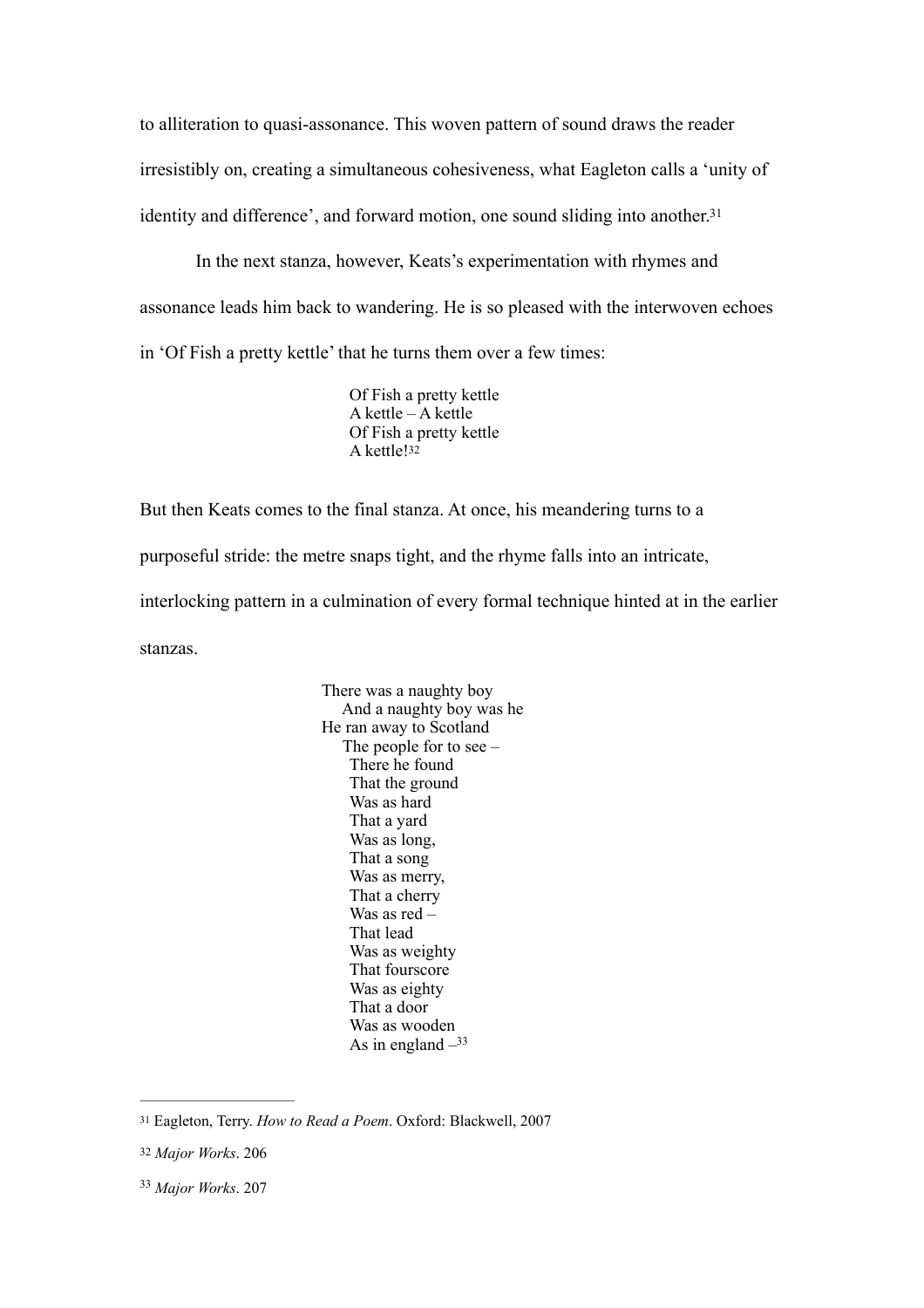Much as in 'Over the hill and over the dale,' the tone of the poem changes along with its metrical structure. Though the language stays childlike, there is a new cynicism or wistfulness – or both – in the lines. Clarity of understanding and clarity of metre go hand in hand. As the poem's 'naughty boy' realises what he has gone to look for, he 'walks' more quickly and with more purpose, and when he realises that he is not going to find what he is looking for, he stops – he stands.

> <span id="page-10-5"></span><span id="page-10-4"></span>So he stood in His shoes And he wonderd He wonderd He stood in his Shoes and he wonder'd  $-34$  $-34$

The impact of these final lines is not dissimilar from that of Andres Rodrigues's suggestion that '[i]n all its emanations, the subject of the letters from Scotland is experience – experience that led him nowhere, to a blind mist on a mountaintop.'[35](#page-10-1) What is crucial here is the way in which the poem comes to a halt, and to a silence. Just as Keats comes to the bottom of his hill, and to a brief cynicism, in 'Over the hill and over the dale,' he finds that he is forced to stop and wonder here. Stillness is the essential counterpart to momentum, 'no mere negation of sound or noise, but a presenceto be felt and almost heard'.<sup>[36](#page-10-2)</sup> As Minahan puts it, 'And isn't silence part of any music? And doesn't silence have its music too?['37](#page-10-3)

<span id="page-10-7"></span><span id="page-10-6"></span>It is a strange truth that very little critical attention has been paid to Keats's doggrel. Many of the poems, while often tidied up and anthologised, don't make it

<span id="page-10-0"></span>[<sup>34</sup>](#page-10-4) *Major Works*. 207

<span id="page-10-1"></span><sup>&</sup>lt;sup>[35](#page-10-5)</sup> Rodriguez. *Book of the Heart*. 162

<span id="page-10-2"></span>[<sup>36</sup>](#page-10-6) Swaminathan, S.R. *The Still Image in Keats's Poetry*. Salzburg: Salzburg University Press, 1981. 12

<span id="page-10-3"></span>[<sup>37</sup>](#page-10-7) Minahan. *Word Like a Bell*. 195